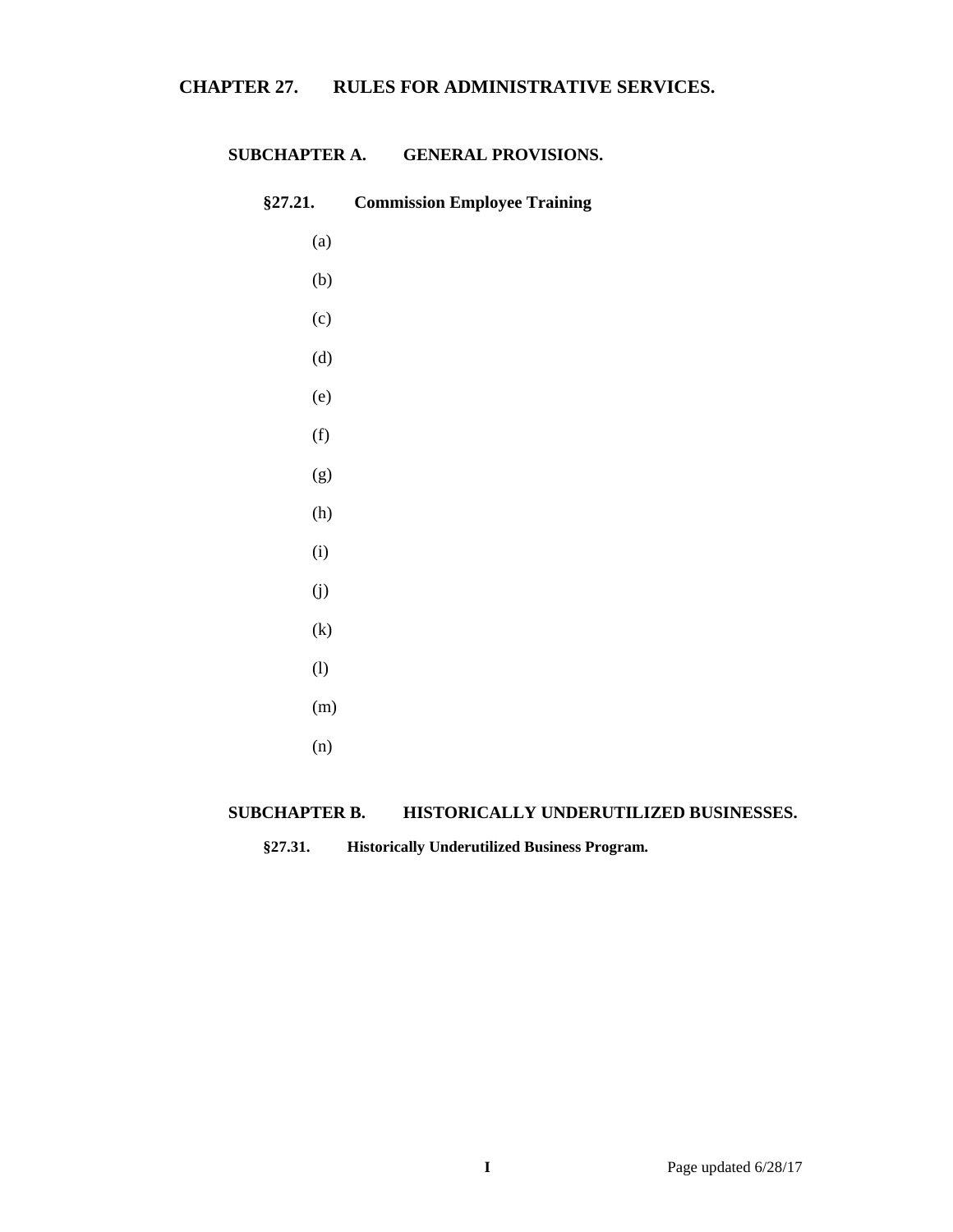# **SUBCHAPTER C. NEGOTIATION AND MEDIATION OF CERTAIN CONTRACT DISPUTES.**

## **DIVISION 1: General.**

#### **§27.61. Purpose.**

## **§27.63. Applicability.**

- (a)
- (b)
- (c)
- **§27.65. Definitions.**
- **§27.67. Prerequisites to Suit.**
- **§27.69. Sovereign Immunity.**

# **DIVISION 2: Negotiation of Contract Disputes.**

- **§27.81. Notice of Claim of Breach of Contract.** (a) (b) (c) (d) **§27.83. Agency Counterclaim.**
	- (a)
	- (b)
	- (c)
	- (d)
	- (e)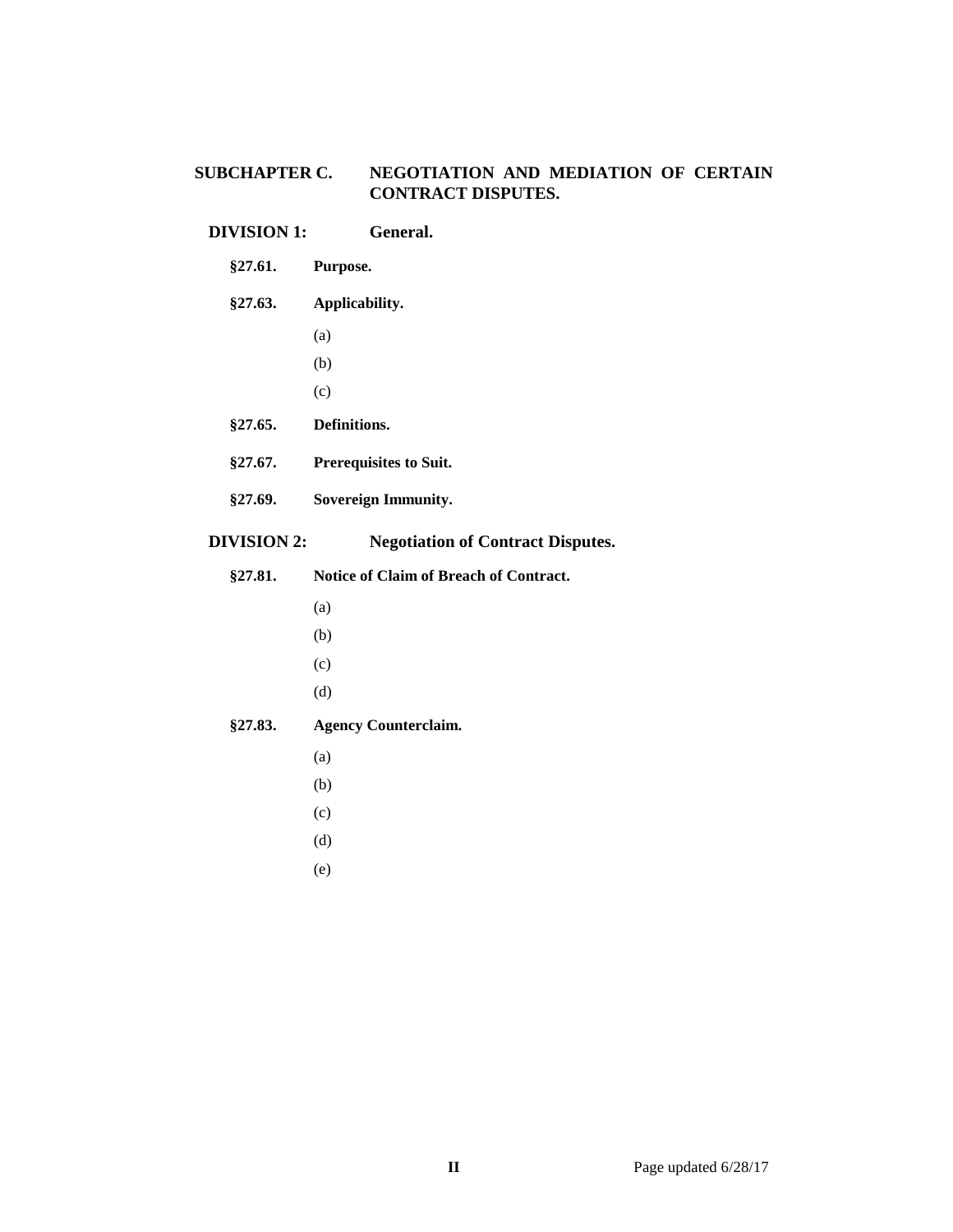| §27.85. | Request for Voluntary Disclosure of Additional Information. |
|---------|-------------------------------------------------------------|
|         | (a)                                                         |
|         | (b)                                                         |
|         | (c)                                                         |
|         | (d)                                                         |
|         | (e)                                                         |
| §27.87. | Duty to Negotiate.                                          |
| §27.89. | Timetable.                                                  |
|         | (a)                                                         |
|         | (b)                                                         |
|         | (c)                                                         |
|         | (d)                                                         |
|         | (e)                                                         |
|         | (f)                                                         |
|         | (g)                                                         |
|         | (h)                                                         |
|         | (i)                                                         |
| §27.91. | <b>Conduct of Negotiation.</b>                              |
|         | (a)                                                         |
|         | (b)                                                         |
|         | (c)                                                         |
|         | (d)                                                         |
| §27.93. | <b>Settlement Approval Procedures.</b>                      |
| §27.95. | <b>Settlement Agreement.</b>                                |
|         | (a)                                                         |
|         | (b)                                                         |
|         | (c)                                                         |
| §27.97. | <b>Costs of Negotiation.</b>                                |
| §27.99. | <b>Request for Contested Case Hearing.</b>                  |
|         | (a)                                                         |
|         | (b)                                                         |
|         | (c)                                                         |
|         | (d)                                                         |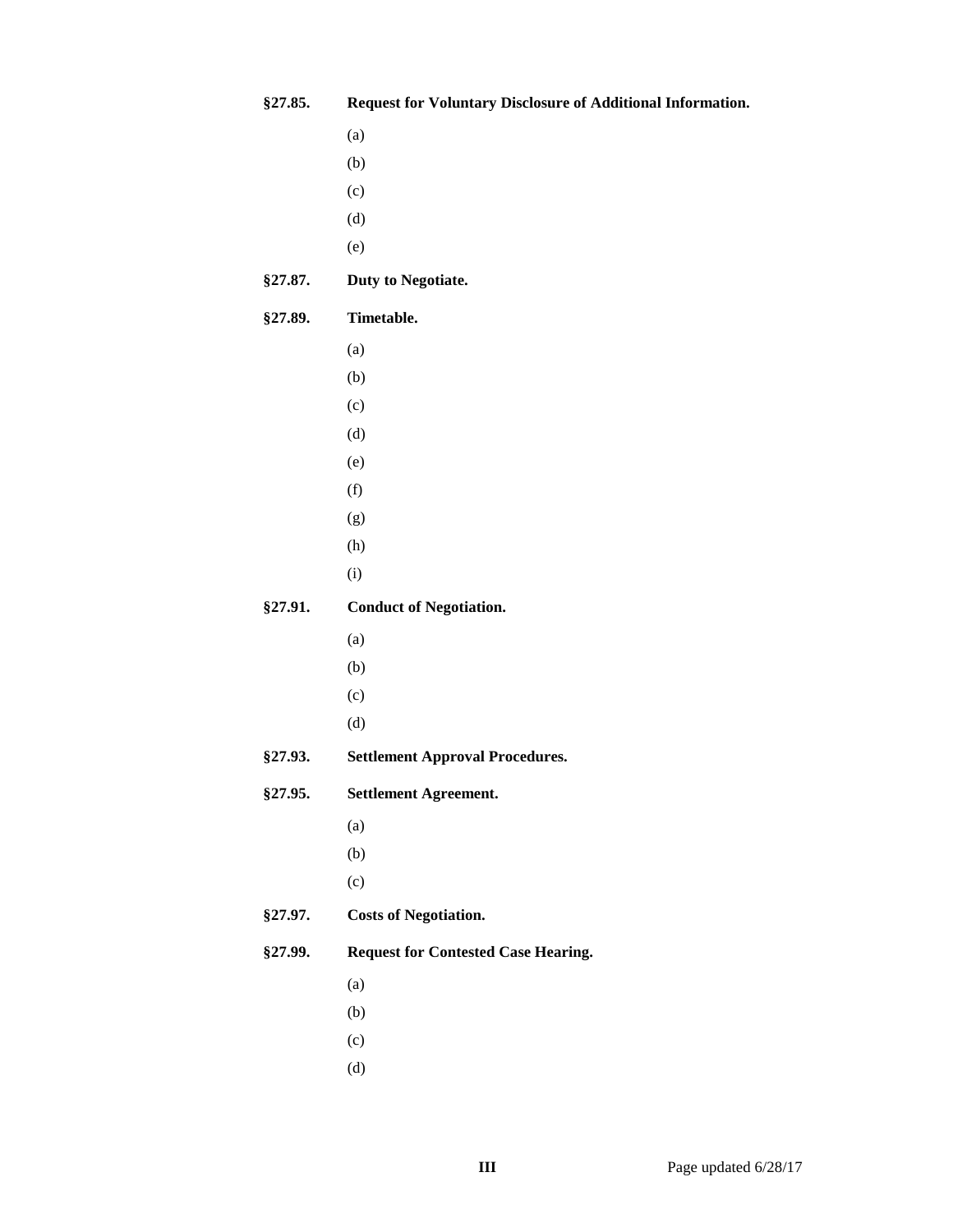| <b>DIVISION 3:</b> | <b>Mediation of Contract Disputes.</b>                               |
|--------------------|----------------------------------------------------------------------|
| §27.111.           | <b>Mediation Timetable.</b>                                          |
|                    | (a)                                                                  |
|                    | (b)                                                                  |
| §27.113.           | <b>Conduct of Mediation.</b>                                         |
|                    | (a)                                                                  |
|                    | (b)                                                                  |
|                    | (c)                                                                  |
| §27.115.           | <b>Agreement to Mediate.</b>                                         |
|                    | (a)                                                                  |
|                    | (b)                                                                  |
| §27.117.           | Qualifications and Immunity of the Mediator.                         |
|                    | (a)                                                                  |
|                    | (b)                                                                  |
|                    | (c)                                                                  |
| §27.119.           | <b>Confidentiality of Mediation and Final Settlement Agreement.</b>  |
|                    | (a)                                                                  |
|                    | (b)                                                                  |
| §27.121.           | <b>Costs of Mediation.</b>                                           |
| §27.123.           | <b>Settlement Approval Procedures.</b>                               |
| §27.125.           | <b>Initial Settlement Agreement.</b>                                 |
| §27.127.           | <b>Final Settlement Agreement.</b>                                   |
|                    | (a)                                                                  |
|                    | (b)                                                                  |
|                    | (c)                                                                  |
| §27.129.           | Referral to the State Office of Administrative Hearings (SOAH).      |
| <b>DIVISION 4:</b> | <b>Assisted Negotiation Processes.</b>                               |
| §27.141.           | <b>Assisted Negotiation Processes.</b>                               |
| §27.143.           | <b>Factors Supporting the Use of Assisted Negotiation Processes.</b> |
| §27.145.           | <b>Use of Assisted Negotiation Processes.</b>                        |